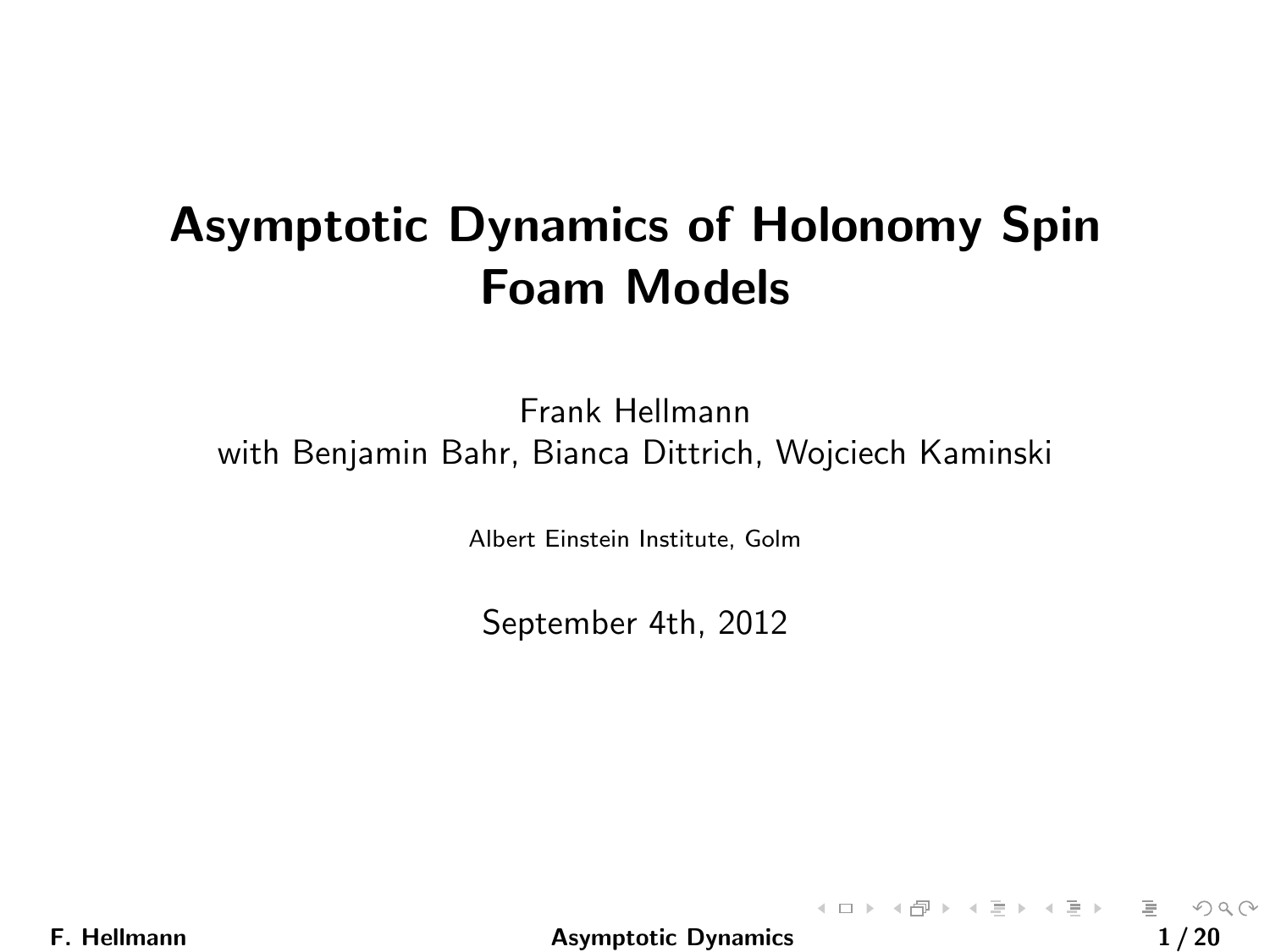#### Papers:

▶ B. Bahr, B. Dittrich, FH, W. Kaminski:

Holonomy Spin Foam Models: Definition and coarse graining. (arxiv:1208:3388),

Holonomy Spin Foam Models: Boundary Hilbert spaces and canonical dynamics. (arxiv:soon)

 $\blacktriangleright$  FH, W. Kaminski:

Holonomy Spin Foam Models: Asymptotic Dynamics of EPRL type models. (arxiv: soon $+\epsilon$ )

Alesci, Baez, Barrett, Baratain, Bonzom, Conrady, Crane, Ding, Engle, Fairbairn, Freidel, Han, Kisielowski, Krasnov, Lewandowski, Livine, Oeckel, Oriti, Pereira, Perez, Pfeiffer, Reisenberger, Rovelli, Smerlak, Speziale, Wieland, Zhang,  $\dots^{1}$  [since 1998, ongoing].

 $OQ$ 

 $\mathbf{A} \otimes \mathbf{B} \rightarrow \mathbf{A} \otimes \mathbf{B} \rightarrow \mathbf{A} \otimes \mathbf{B} \rightarrow \mathbf{A} \otimes \mathbf{B} \rightarrow \mathbf{B} \otimes \mathbf{B} \rightarrow \mathbf{A} \otimes \mathbf{B} \rightarrow \mathbf{A} \otimes \mathbf{B} \rightarrow \mathbf{A} \otimes \mathbf{B} \rightarrow \mathbf{A} \otimes \mathbf{B} \rightarrow \mathbf{A} \otimes \mathbf{B} \rightarrow \mathbf{A} \otimes \mathbf{B} \rightarrow \mathbf{A} \otimes \mathbf{B} \rightarrow \mathbf{A} \otimes \mathbf{B} \$ 

 $<sup>1</sup>$ Apologies to everyone I forgot.</sup>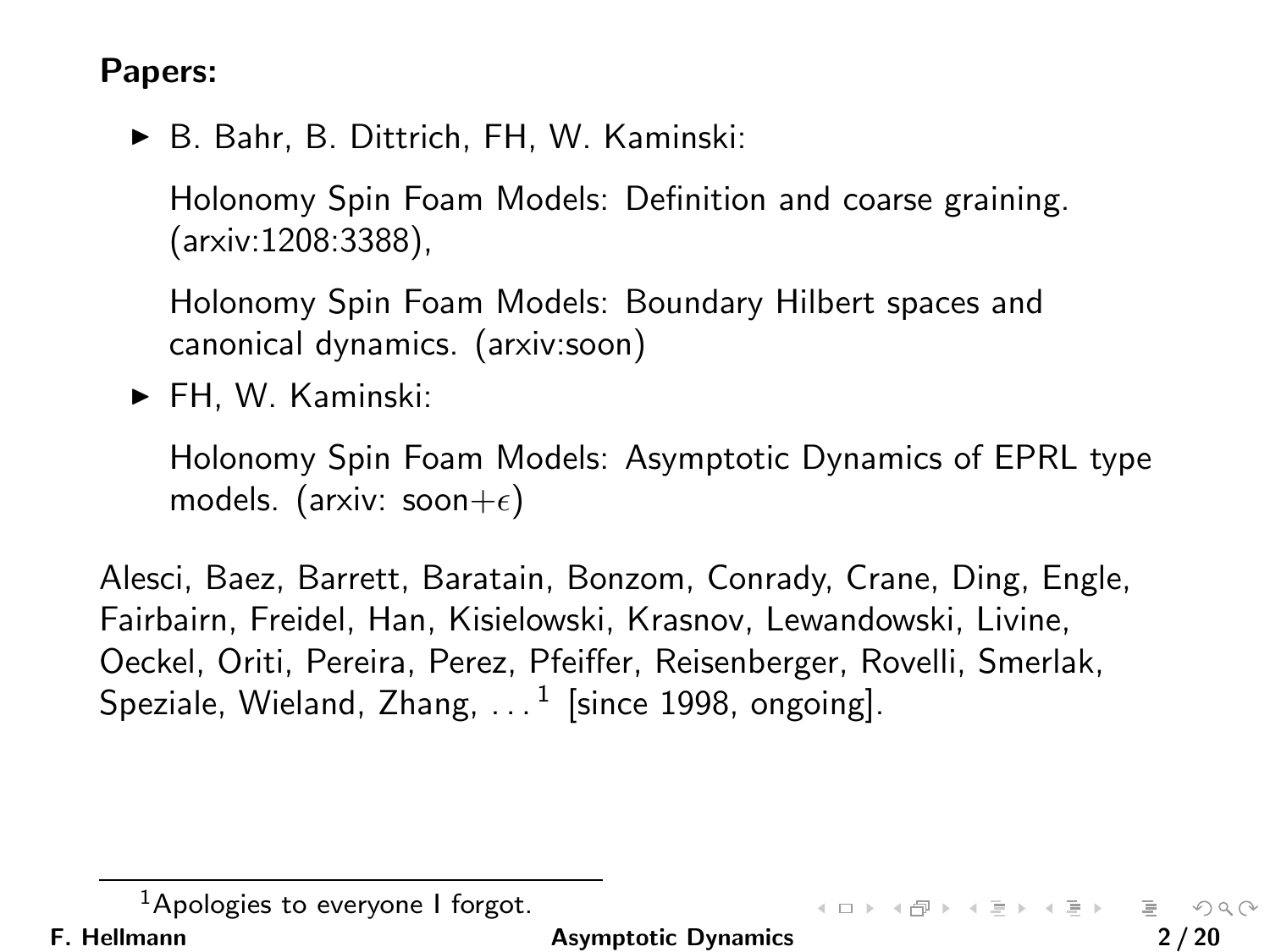# Holonomies throughout History

Holonomy formulations have been central to understanding spin foams throughout their development.

90s Ooguri, Boulatov, Reisenberger, Rovelli

00s Perez, Oriti, Williams, Pfeiffer, Oeckl

10s Rivasseau, Gurau, Ben Geloun, Bonzom, Smerlak

. . .

 $\mathcal{L} \subset \mathcal{L}$ 

K ロ > K @ > K ミ > K ミ > ニ ミ …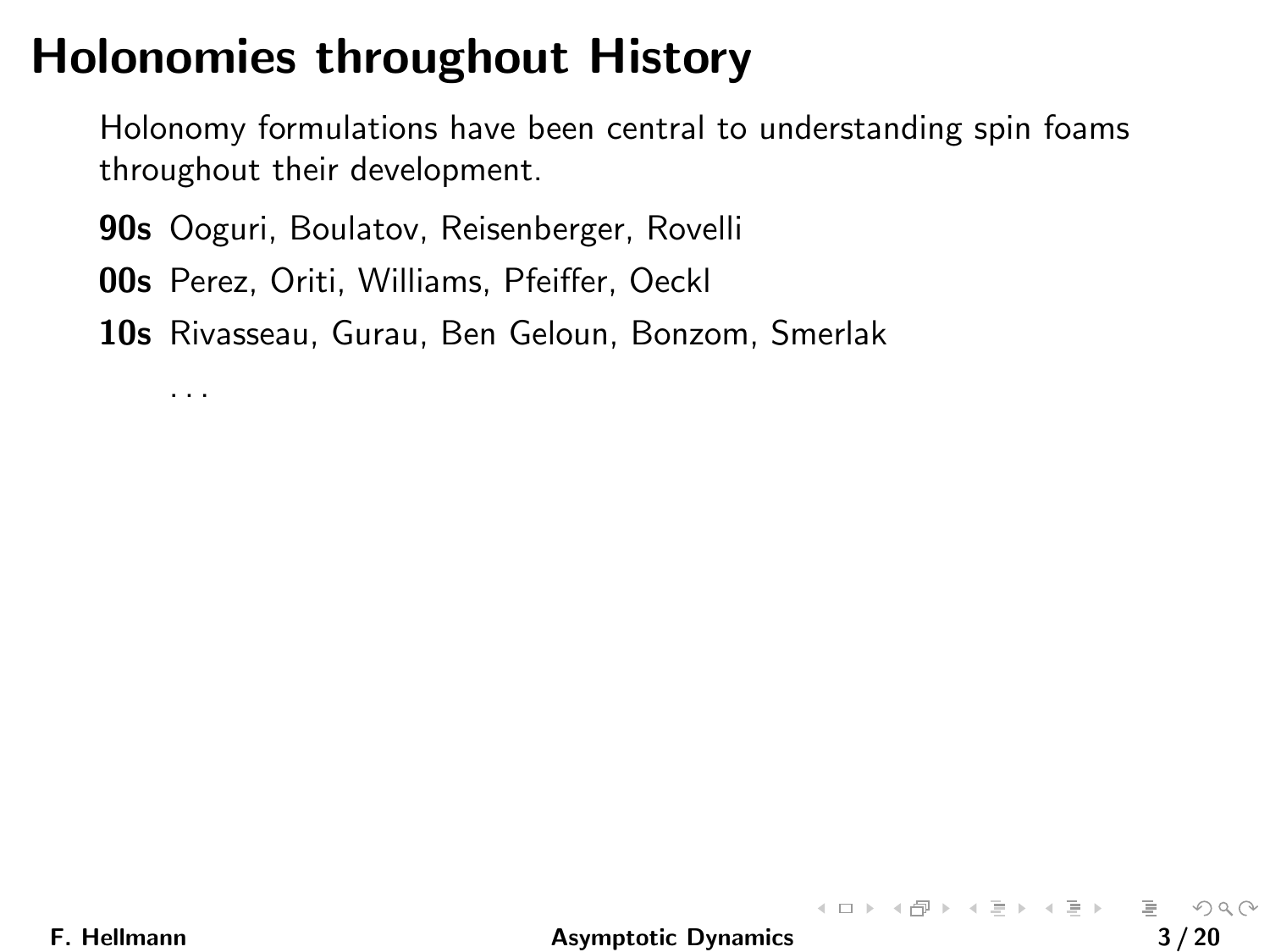#### The main results

#### The Holonomy Spin Foam Partition Function

$$
\mathcal{Z}_{\star}(\mathcal{C}) = \int \left( \prod_{e \subset f} \mathrm{d}g_{ef} \right) \left( \prod_{v \subset e} \mathrm{d}g_{ev} \right) \left( \prod_{e \subset f} E_{\star}(g_{ef}) \right) \left( \prod_{f} \delta(g_f) \right).
$$

with  $\star \in \{\text{BC}, \text{BF}, \text{BO}^{\gamma}, \text{EPRL}^{\gamma}, \text{FK}^{\gamma}, \dots\}$ , not KKL.

- $\blacktriangleright$  Maximal number of structural assumptions  $=$  Minimal number of parameters.
- $\triangleright$  Natural common boundary space for all models.
- $\blacktriangleright$  Immediate generalisation to finite groups (without studying complicated representation theory).
- $\triangleright$  Composition of distribution is very geometric, ill defined. Use tools from distribution theory to study partition function.

F. Hellmann **Asymptotic Dynamics** 4/20

 $\begin{array}{lcl} \left\{ \begin{array}{ccc} 1 & 0 & 0 \\ 0 & 1 & 0 \\ 0 & 0 & 0 \\ 0 & 0 & 0 \\ 0 & 0 & 0 \\ 0 & 0 & 0 \\ 0 & 0 & 0 \\ 0 & 0 & 0 \\ 0 & 0 & 0 \\ 0 & 0 & 0 \\ 0 & 0 & 0 \\ 0 & 0 & 0 \\ 0 & 0 & 0 \\ 0 & 0 & 0 \\ 0 & 0 & 0 \\ 0 & 0 & 0 & 0 \\ 0 & 0 & 0 & 0 \\ 0 & 0 & 0 & 0 \\ 0 & 0 & 0 & 0 \\ 0 & 0 & 0 & 0 \\ 0 & 0 &$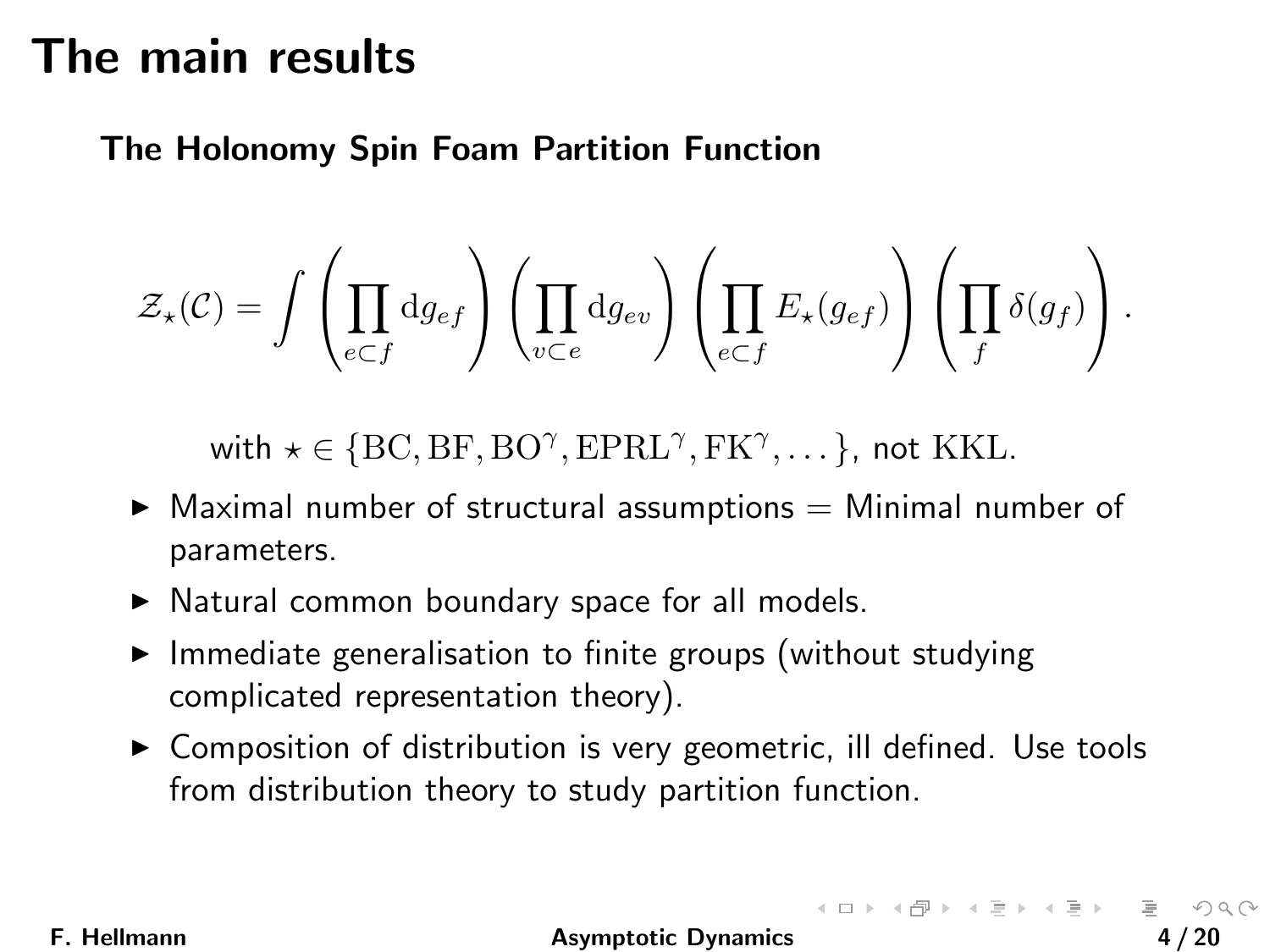#### The main results - 2

The Holonomy Spin Foam Partition Function

$$
\mathcal{Z}_{\star}(\mathcal{C}) = \int \left( \prod_{e \subset f} \mathrm{d} g_{ef} \right) \left( \prod_{v \subset e} \mathrm{d} g_{ev} \right) \left( \prod_{e \subset f} E_{\star}(g_{ef}) \right) \left( \prod_f \delta(g_f) \right).
$$

with  $\star \in \{\text{BC}, \text{BF}, \text{BO}^{\gamma}, \text{EPRL}^{\gamma}, \text{FK}^{\gamma}, \dots\}$ , not KKL.

- $\blacktriangleright$  Not well defined  $(\prod \delta)$  due to problematic configurations with arbitrarily large bivectors inside finite boundary.
- $\blacktriangleright$  Any regularisation of the  $\gamma$  twisted models that preserves the geometricity of the connection is flat $^2$ .  $FK^0$  is fine.
- $\triangleright$  This flatness has its origin in the incorrect twisting of the equations on the face. We can fix this by changing the type of face amplitude.

<sup>2</sup>Except for some accidental zeros.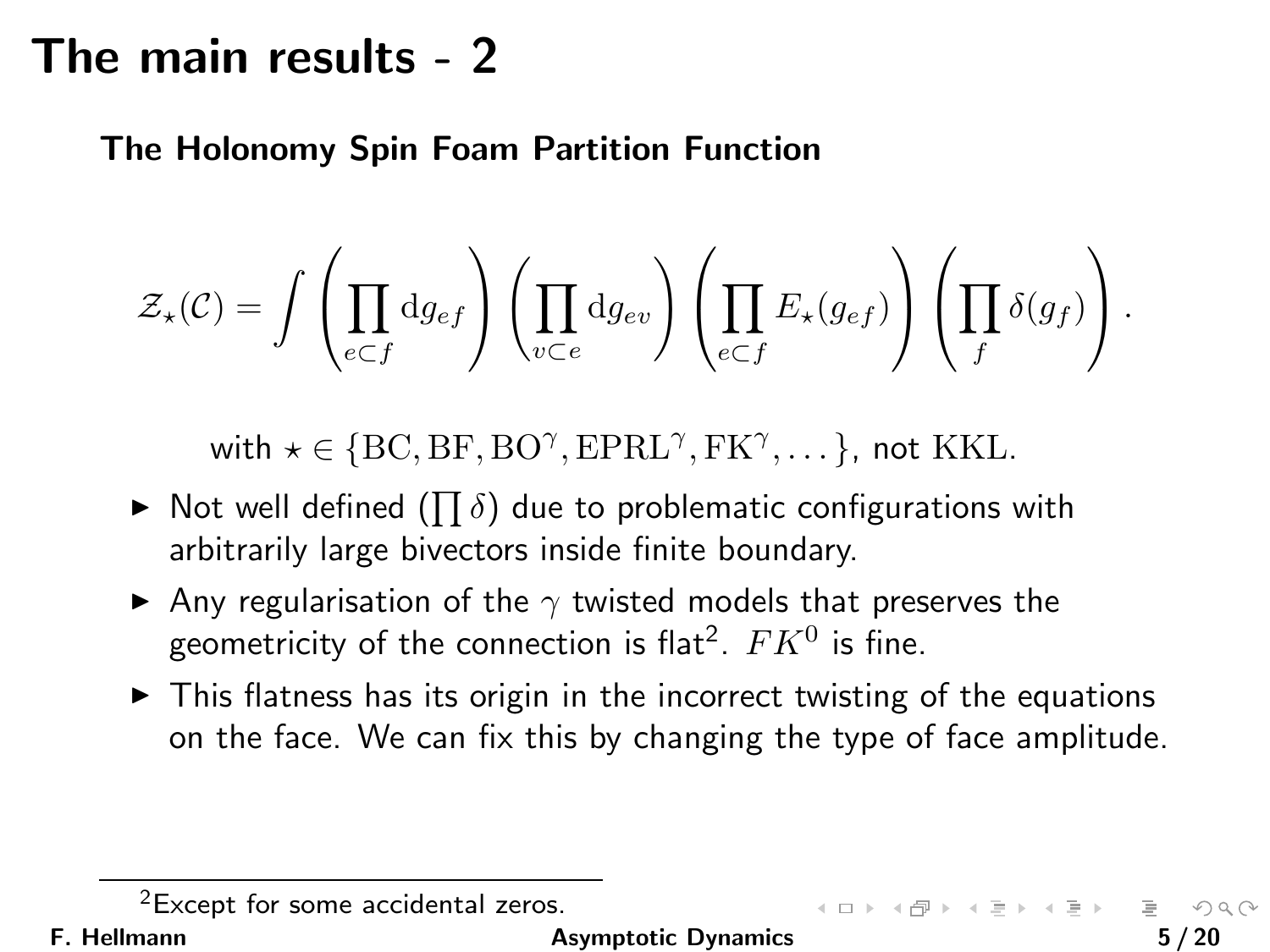

From now on:  $G = Spin(4)$ ,  $H = SU(2)$ 

F. Hellmann **Asymptotic Dynamics** 6/20

**≮ロト ⊀ 倒 ト ⊀** 

 $\equiv$  +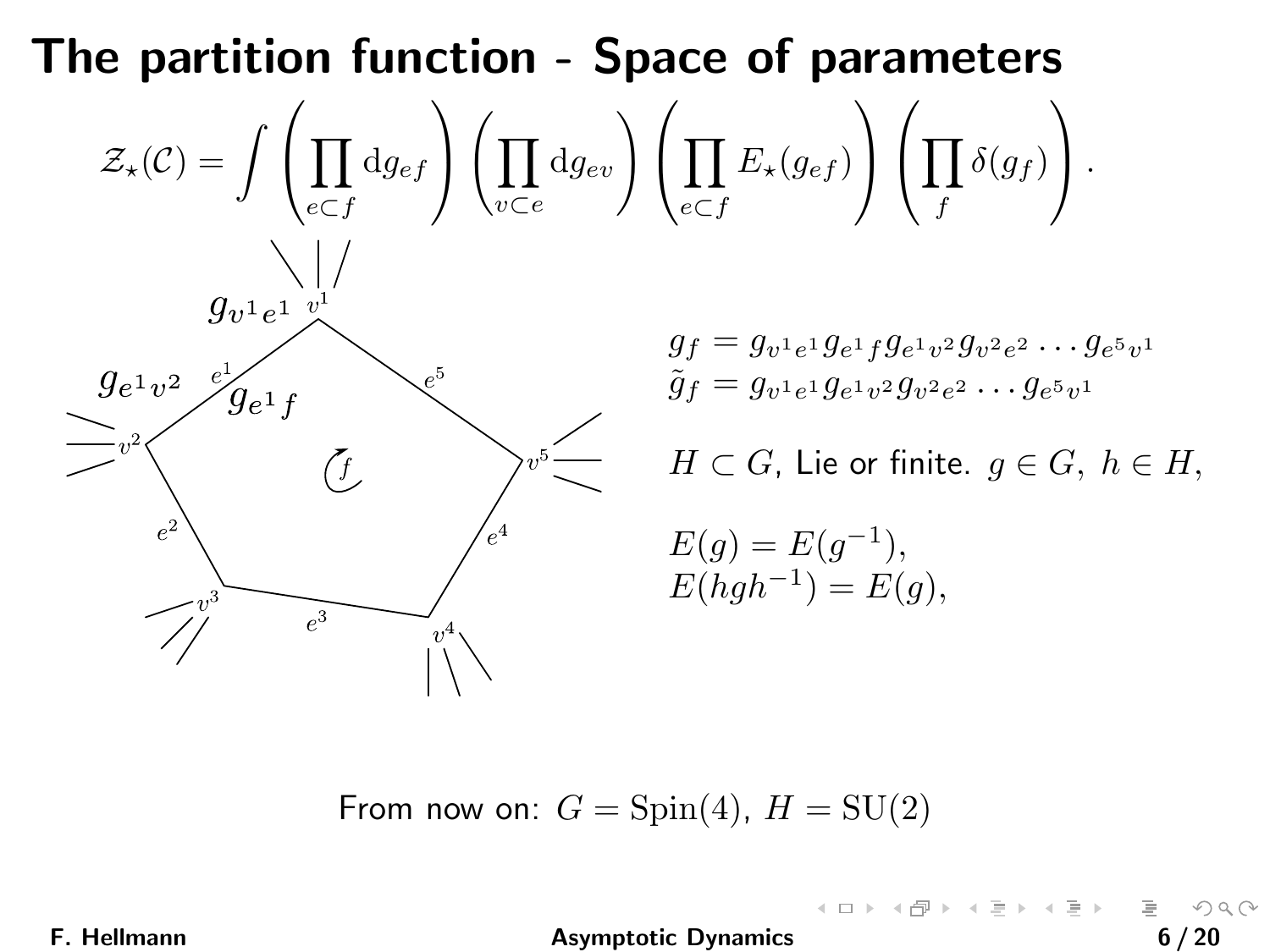### The partition function - Equivalence to EPRL



Here  $\rho$  is a G Irrep, k is an H Irrep,  $\iota$  is an H intertwiner and  $I(\rho, k)$  is an injection.

F. Hellmann **Asymptotic Dynamics** 7/20

 $\mathbb{E} \left[ \begin{array}{ccc} 1 & 0 & 0 \\ 0 & 1 & 0 \\ 0 & 0 & 0 \\ 0 & 0 & 0 \\ 0 & 0 & 0 \\ 0 & 0 & 0 \\ 0 & 0 & 0 \\ 0 & 0 & 0 \\ 0 & 0 & 0 \\ 0 & 0 & 0 \\ 0 & 0 & 0 \\ 0 & 0 & 0 \\ 0 & 0 & 0 \\ 0 & 0 & 0 & 0 \\ 0 & 0 & 0 & 0 \\ 0 & 0 & 0 & 0 \\ 0 & 0 & 0 & 0 \\ 0 & 0 & 0 & 0 \\ 0 & 0 & 0 & 0 & 0 \\ 0 & 0 & 0 & 0 &$ 

 $OQ$ 

 $\mathcal{A} \quad \mathcal{B} \quad \mathbb{P}$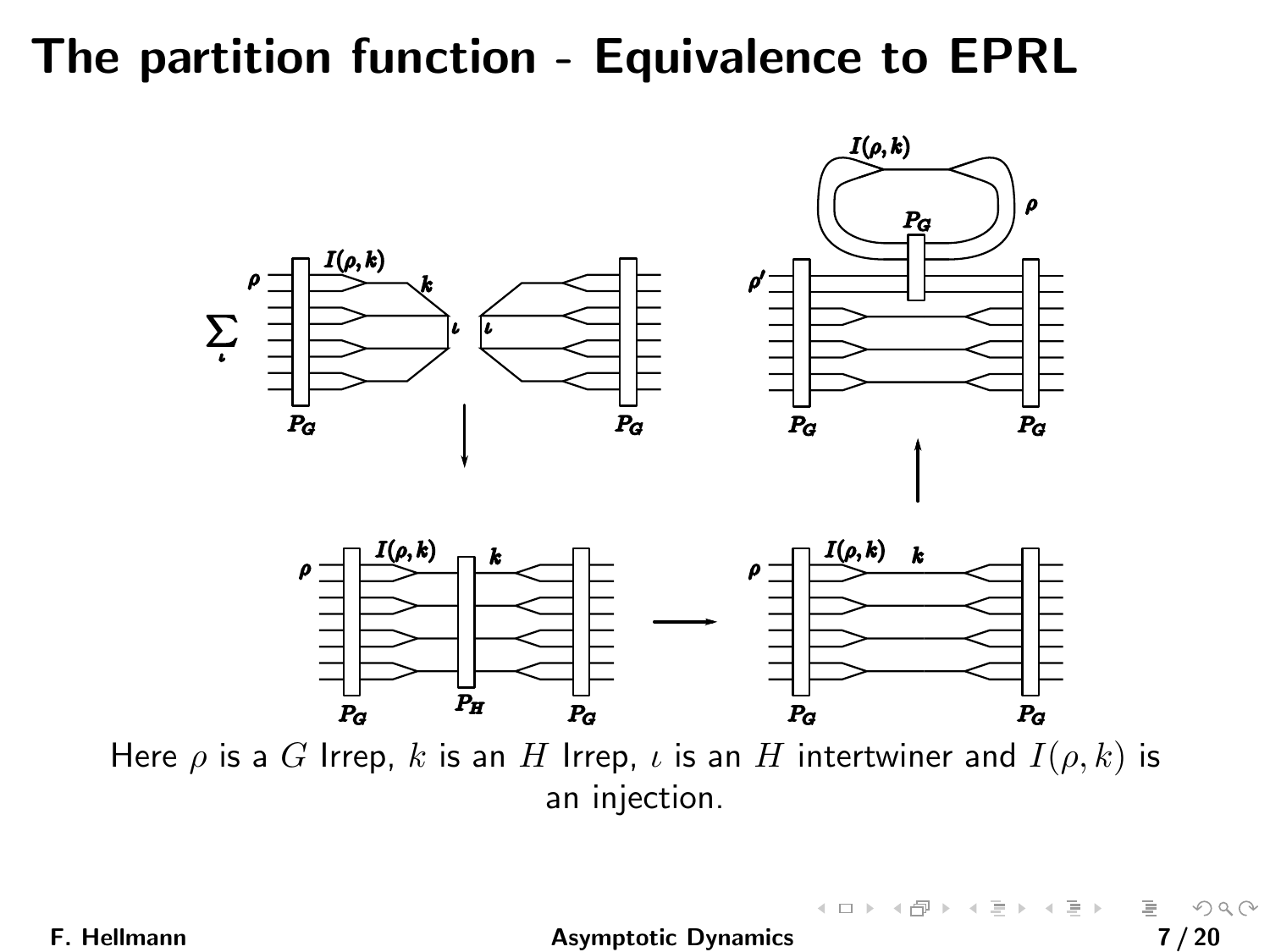### The EPRL distribution

The EPRL simplicity distribution is thus

$$
E_{\text{EPRL}}^{\gamma}(g) = \sum_{k} \dim(\rho_k) \operatorname{tr}_{\rho_k} (D_{\rho_k}(g) I(\rho_k, k) I(\rho_k, k)^{\dagger}),
$$

with  $\rho_k = \left( \frac{1+\gamma}{2}k, \frac{|1-\gamma|}{2}k \right)$ .

 $\rightarrow$  Suggests generalization to finite groups $^3$ : Characterize the critical manifold M of E group theoretically. Mimic with  $\Theta_M$  in the finite case.

F. Hellmann **Asymptotic Dynamics Asymptotic Dynamics 8** / 20

 $(1 + 4)$   $(1 + 4)$ 

 $3As$  the usual construction is all about the Lie algebra, this is hard otherwise!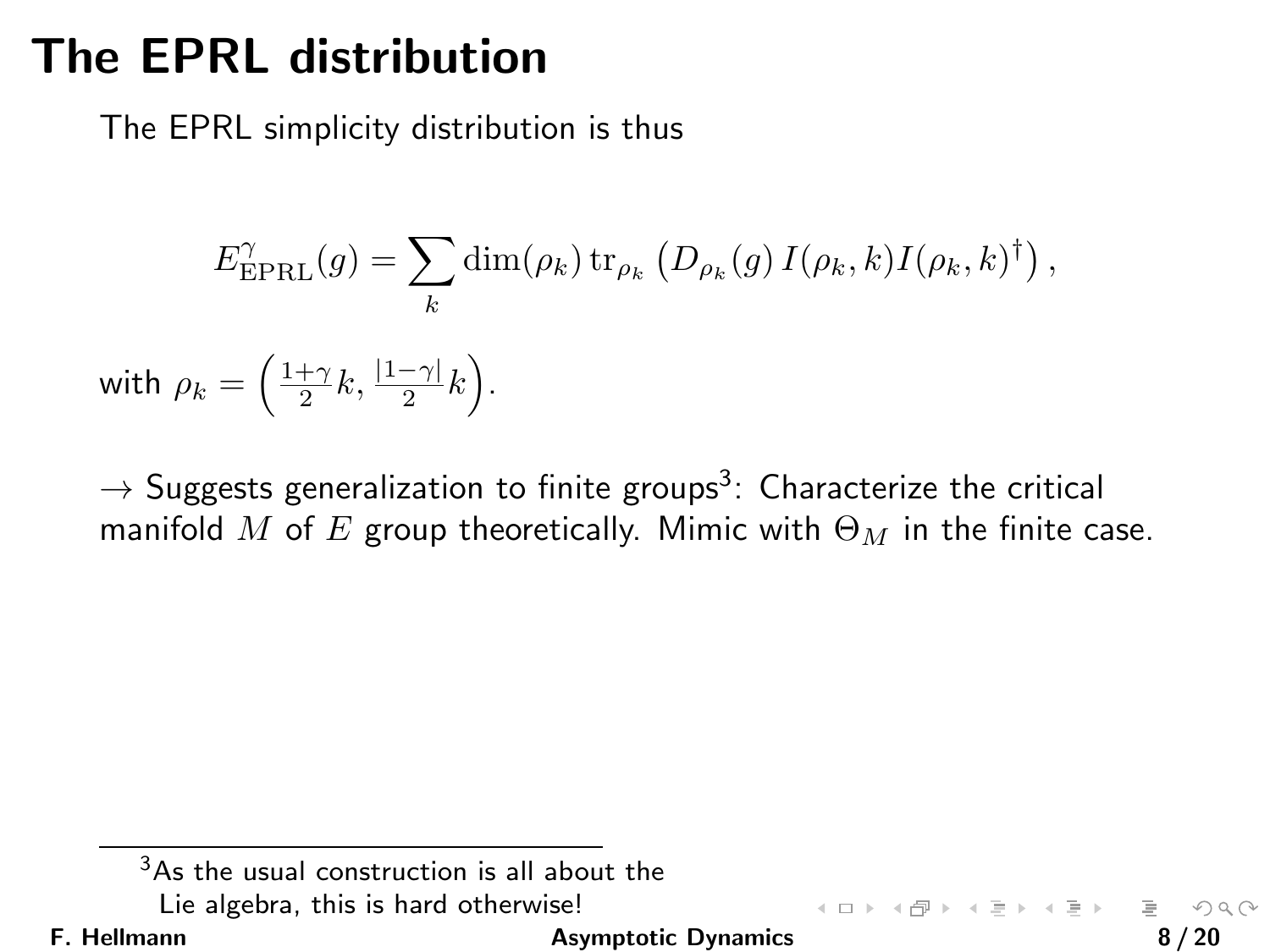# The critical manifolds

Characterize the critical manifold  $M$  of  $E$  group theoretically:

- $\triangleright$  BF: 1
- $\blacktriangleright$  BC:  $SU(2)_{diag} = H$
- $\blacktriangleright$  EPRL $^{\gamma}/$ FK $^{\gamma}$ :  $M_{\gamma} = \{g \in Spin(4) | \exists L \in \mathfrak{su}(2) : g = (\exp(L), \exp(-\gamma L))\}.$

Thus the generalizations to finite groups  $H \subset G$  are:

- $\triangleright$  BF:  $E(h) = \Theta_e(h)$  with e being the trivial subgroup consisting of the identity element.
- $\blacktriangleright$  BC:  $E(h) = \Theta_H(h)$
- $\blacktriangleright$  <code>EPRL $^C/\mathsf{FK}^C\colon E_C(h)=\Theta_{M_C}(h)$ , where  $C$  is a cyclic subgroup of  $G$ </sup></code> and  $M_C = H \triangleright_{ad} C$ .

Study renormalization numerically. First results: Non-trivial fix points on hierarchical lattices. Models like to flow to  $BF$ .

F. Hellmann **Asymptotic Dynamics** 9/20

 $\begin{array}{lcl} \left\{ \begin{array}{ccc} 1 & 0 & 0 \\ 0 & 1 & 0 \\ 0 & 0 & 0 \\ 0 & 0 & 0 \\ 0 & 0 & 0 \\ 0 & 0 & 0 \\ 0 & 0 & 0 \\ 0 & 0 & 0 \\ 0 & 0 & 0 \\ 0 & 0 & 0 \\ 0 & 0 & 0 \\ 0 & 0 & 0 \\ 0 & 0 & 0 \\ 0 & 0 & 0 \\ 0 & 0 & 0 \\ 0 & 0 & 0 & 0 \\ 0 & 0 & 0 & 0 \\ 0 & 0 & 0 & 0 \\ 0 & 0 & 0 & 0 \\ 0 & 0 & 0 & 0 \\ 0 & 0 &$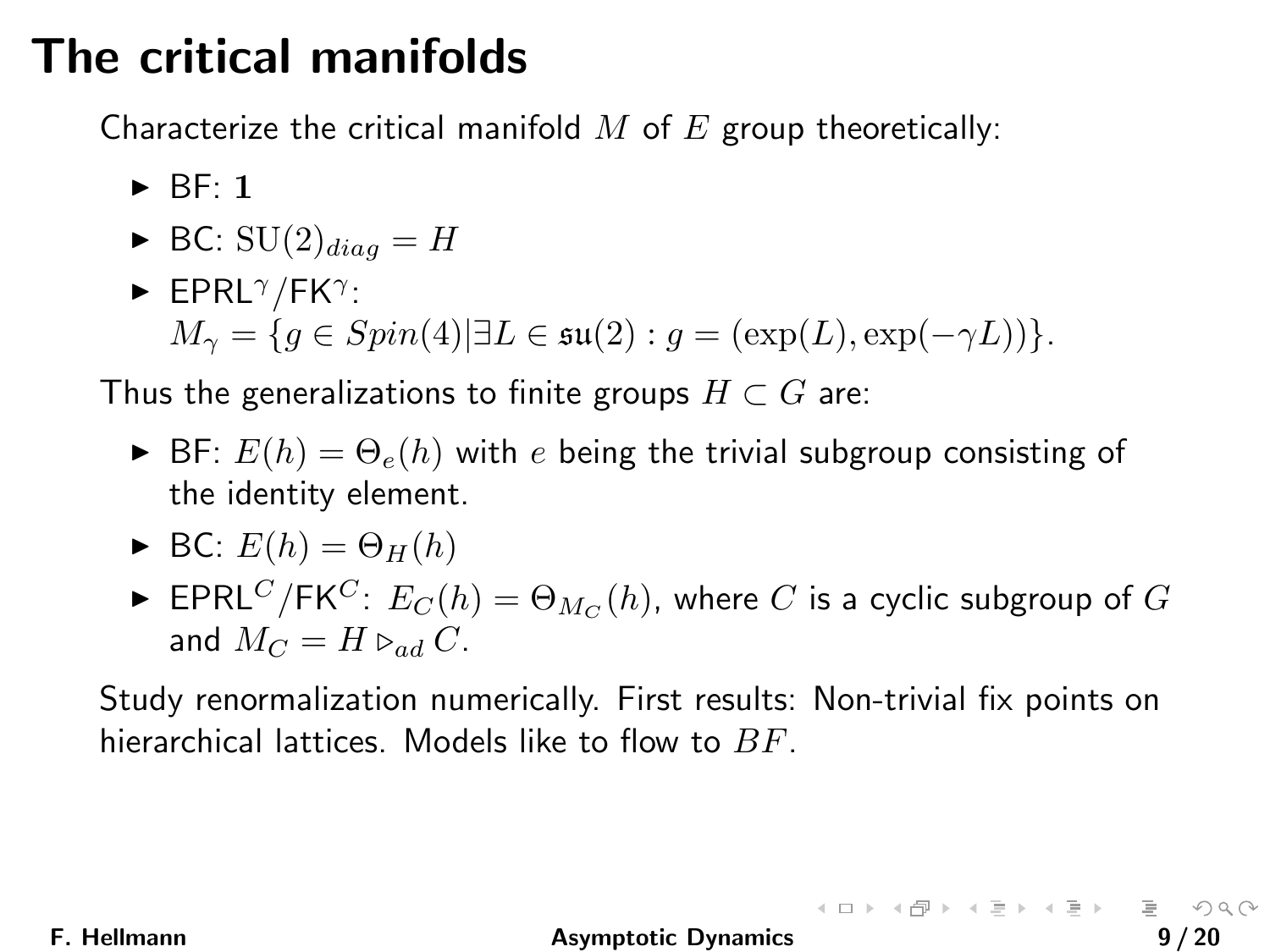### Analysis of distributions

Can be much more sophisticated in the study of distributions:

#### The wave front set of a distribution  $f$  (roughly)

The wavefront set  $WF(f)\subset T^*G$  are the phase space elements  $(g,p)$ such that for semiclassical states  $\psi(g, \lambda p)$  peaked on them,  $\langle \psi(g, \lambda p)|f \rangle$ is not exponentially suppressed for  $\lambda \to \infty$ .

#### The wave front set of a distribution  $f$  (precisely)

Let f be a distribution over M,  $f \in \mathcal{D}(M)$ . The wave front set  $WF(f) \subset T^*M$  of A is defined as the complement of the set of elements  $\{(x,p)\in T^*M\setminus\{0\}\}$  such that there is a local coordinate patch  $U \times V$  with

$$
\exists U \times V \ni (x, p), \ \forall \phi \in C_0^{\infty}(U), \ \forall \tilde{p} \in V:
$$

$$
\int_U e^{i\lambda \tilde{p}\tilde{x}} \phi(\tilde{x}) f(\tilde{x}) \ d\tilde{x} = O(\lambda^{-\infty})
$$

F. Hellmann **Asymptotic Dynamics** 10 / 20

K □ X K @ X X E X X E X Y E X Y Q Q Q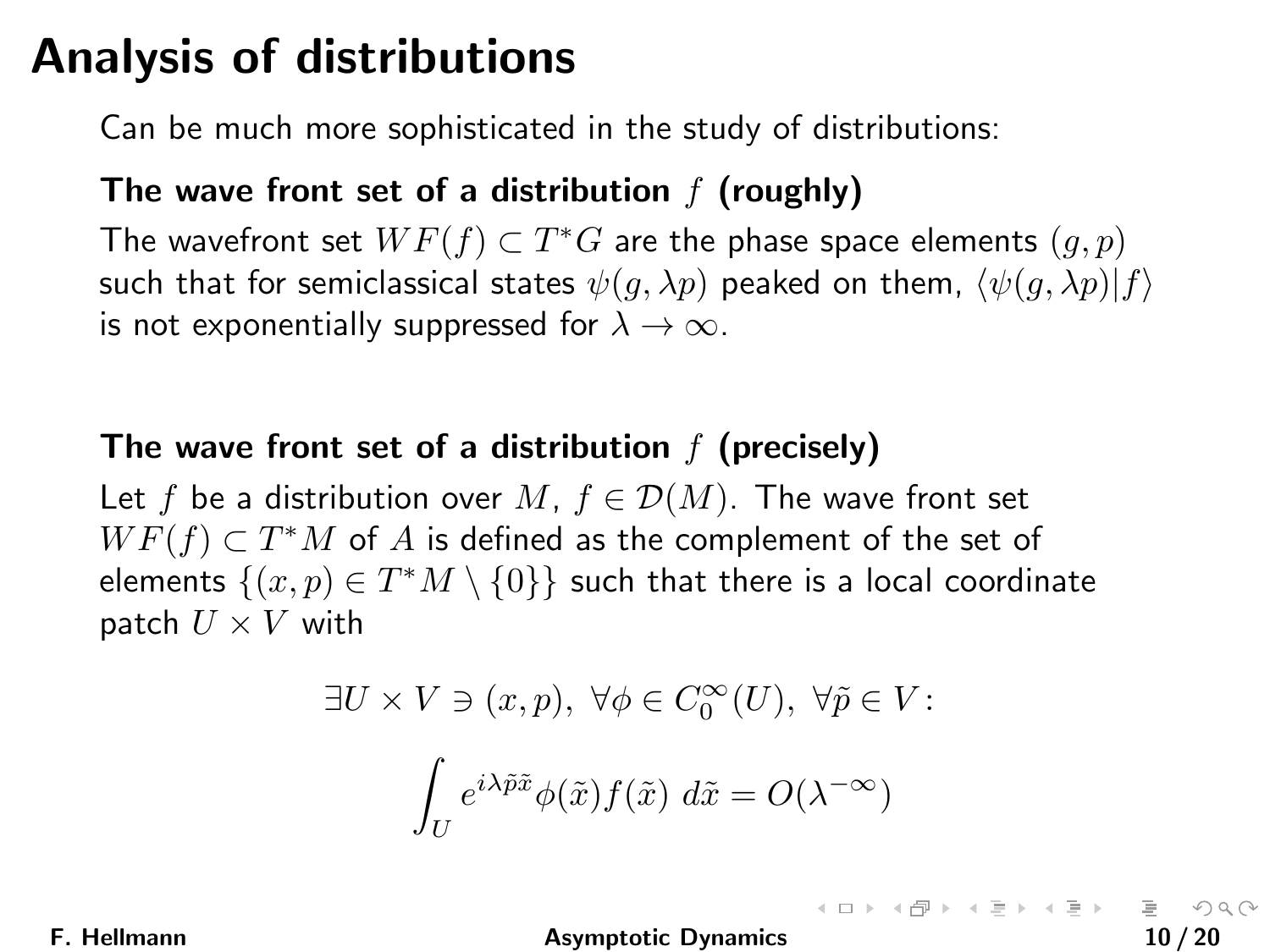### WF - Properties

These behave geometrically under composition:

- $\blacktriangleright~ f(g,g') = \tilde{f}(gg') \to WF(f)$  enforces good parallel transport between g and  $g'$ ,  $p = g \triangleright p'$ .
- $\blacktriangleright~~ f(g)=\int{\rm d}g'f^1(g,g')f^2(g,g')f^3(g,g')\ldots~\rightarrow WF(f)$  is  $WF(f^1) + WF(f^2) + WF(f^3) \ldots$  plus closure:

$$
p'_1 + p'_2 + p'_3 + \cdots = 0.
$$

Only well defined if

$$
p_1 = p_2 = p_3 = \dots = 0 \implies p'_1 = p'_2 = p'_3 = \dots = 0
$$

It can be shown that  $WF(E_{\text{EPRL}})$  are the pairs  $(g, p)$  such that p is twisted simple and q is generated by a multiple of  $*p$ .

F. Hellmann **Asymptotic Dynamics** 11/20

K □ X K @ X X E X X E X Y E X Y Q Q Q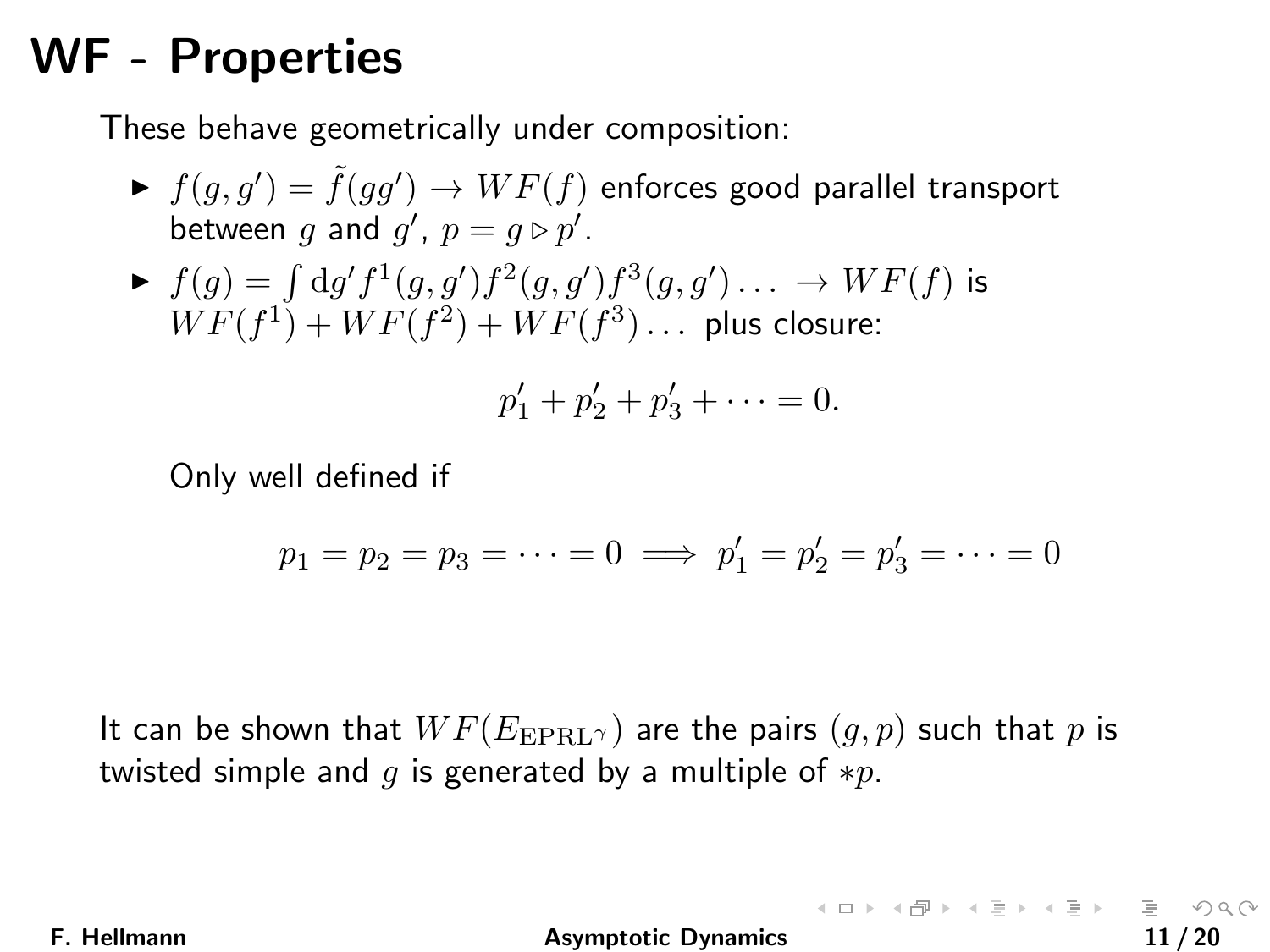#### The wave front set of  $Z$

#### Main statement

 $\langle \psi_{\lambda} | Z \rangle$  is exponentially small unless  $\psi_{\lambda}$  is peaked on phase space points that occur as the boundary of the set of equations below.

At the vertex we have

At the edge we obtain



And on the face we have

$$
g_f \triangleright p_{e'e}^v = p_{e'e}^v,
$$
  
\n
$$
\tilde{g}_f \triangleright p_{e'e}^v = p_{e'e}^v,
$$
  
\n
$$
g_f = 1 \text{ or } p_{vf}^e = 0.
$$

F. Hellmann **Asymptotic Dynamics** 12/20

(ロ) (団) (目) (目) (目) 目 のQQ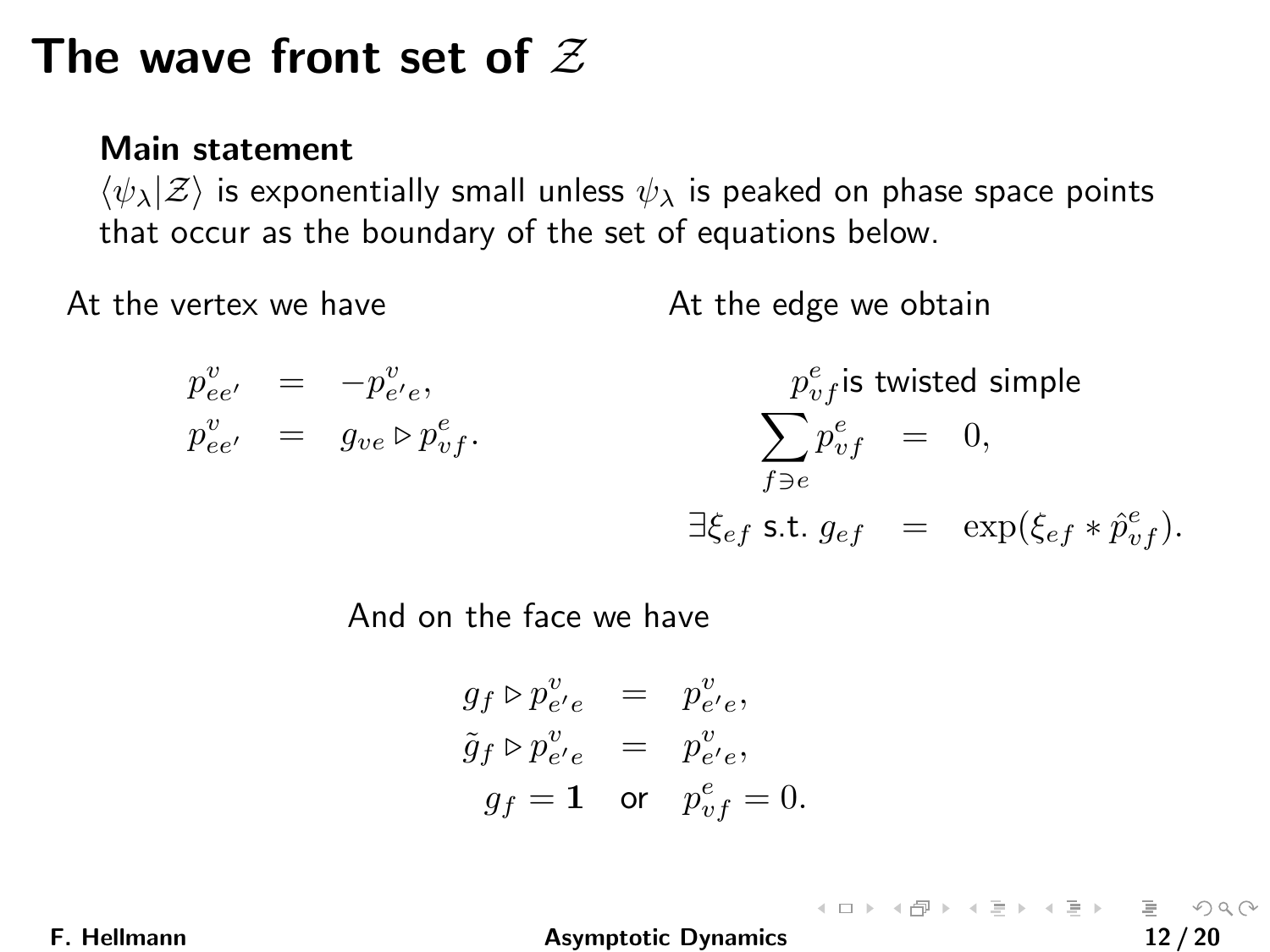#### The geometric interpretation - 1



F. Hellmann **Asymptotic Dynamics** 13/20

イロン イ部ン イミン イモン  $OQ$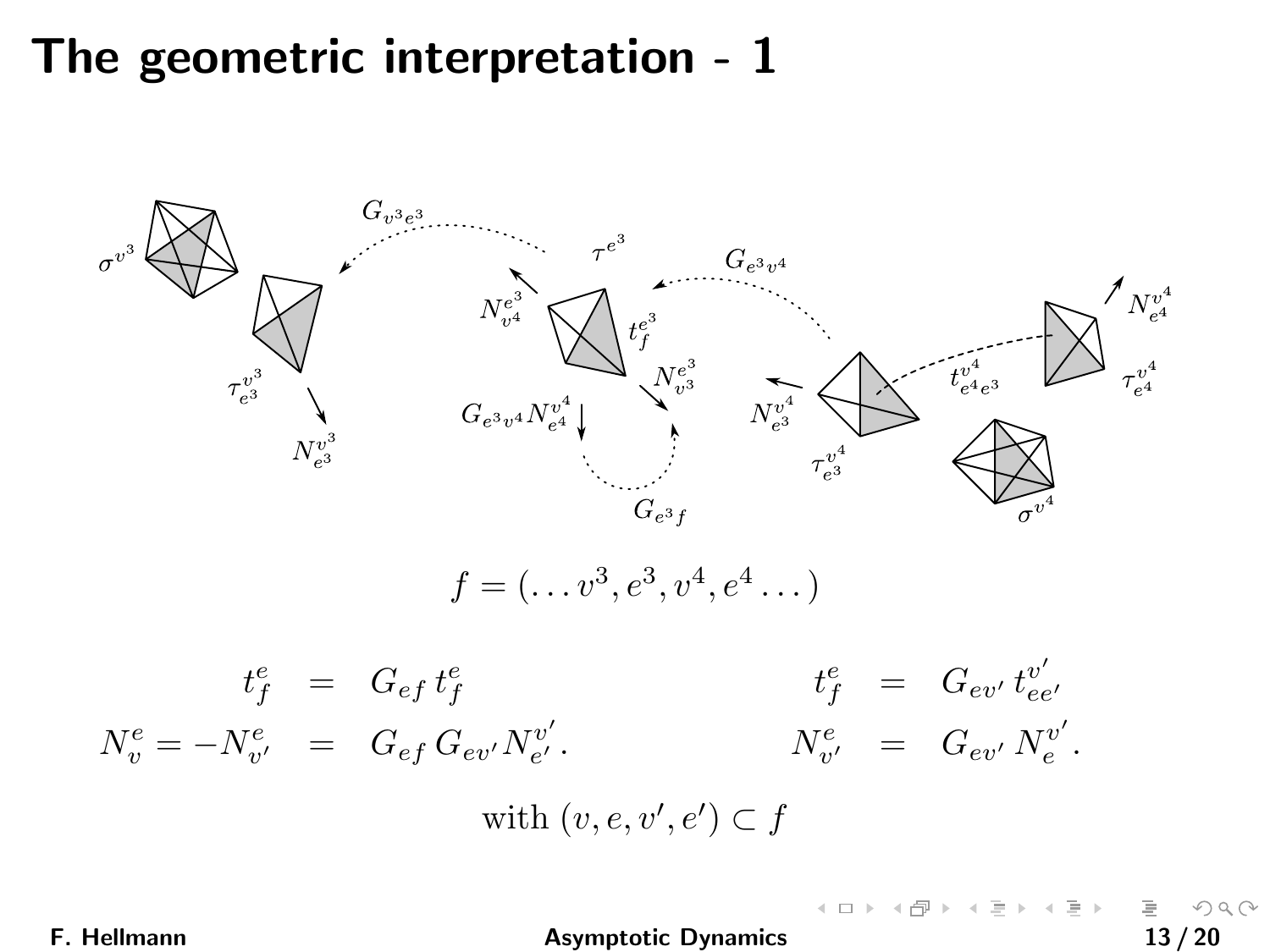#### The geometric interpretation - 2

Now with  $B_{vf}^e$  and  $B_{ee'}^v$  the bivectors associated to  $t_{vf}^e$  and  $t_{ee'}^v$  we have the following geometric equations:

At the vertex we have

At the edge we obtain

 $B^v_{ee'} = -B^v_{e'e},$  $B^v_{ee'} = G_{ve} \triangleright B^e_{vf}.$  $B^e_{vf}$  is simple  $\sum B^e_{vf}$  = 0,  $f\exists e$  $\exists \xi_{ef}$  s.t.  $G_{ef}$  =  $\exp(\xi_{ef} * \hat{B}_{vf}^e)$ .

And on the face we have

$$
G_f \triangleright B_{e'e}^v = B_{e'e}^v,
$$
  
\n
$$
\tilde{G}_f \triangleright B_{e'e}^v = B_{e'e}^v.
$$
  
\n
$$
G_f = 1.
$$

F. Hellmann **Asymptotic Dynamics** 14/20

K ロ ▶ K @ ▶ K 할 ▶ K 할 ▶ ... 할 → 9 Q Q\*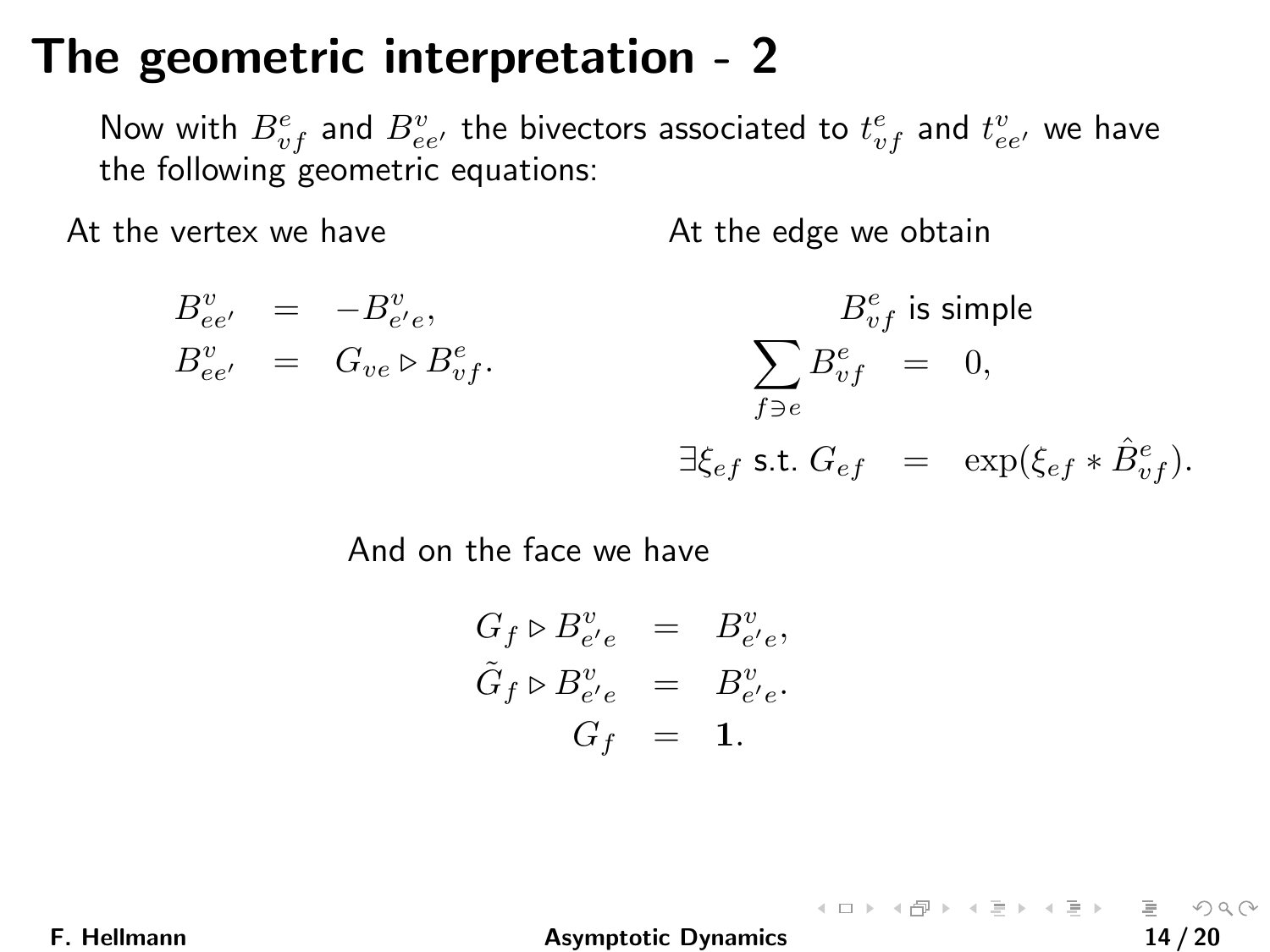#### The geometric interpretation - Let's twist

Use  $T_{\gamma} = \frac{1}{2}(1 + \gamma*)$ , invertible. Commutes with adjoint group action. Acting on the equations above yields:

At the vertex we have

At the edge we obtain

 $B^v_{ee'} = -B^v_{e'e},$  $B^v_{ee'} = G_{ve} \triangleright B^e_{vf}.$  $B^{\gamma e}_{vf}$  is twisted simple  $\sum B^{\gamma e}_{vf} \hspace{2mm} = \hspace{2mm} 0,$  $f \supseteq \rho$  $\exists \xi_{ef}$  s.t.  $G_{ef}^{\gamma}$  =  $\exp(\xi_{ef} * \hat{B}_{vf}^{\gamma e})$ .

And on the face we have

$$
G_f^{\gamma} \triangleright B_{e'e}^v = B_{e'e}^v,
$$
  
\n
$$
\tilde{G}_f \triangleright B_{e'e}^v = B_{e'e}^v.
$$
  
\n
$$
G_f^{\gamma} = 777.
$$

F. Hellmann **Asymptotic Dynamics** 15/20

(ロ) (@) (동) (동) - 동 - 990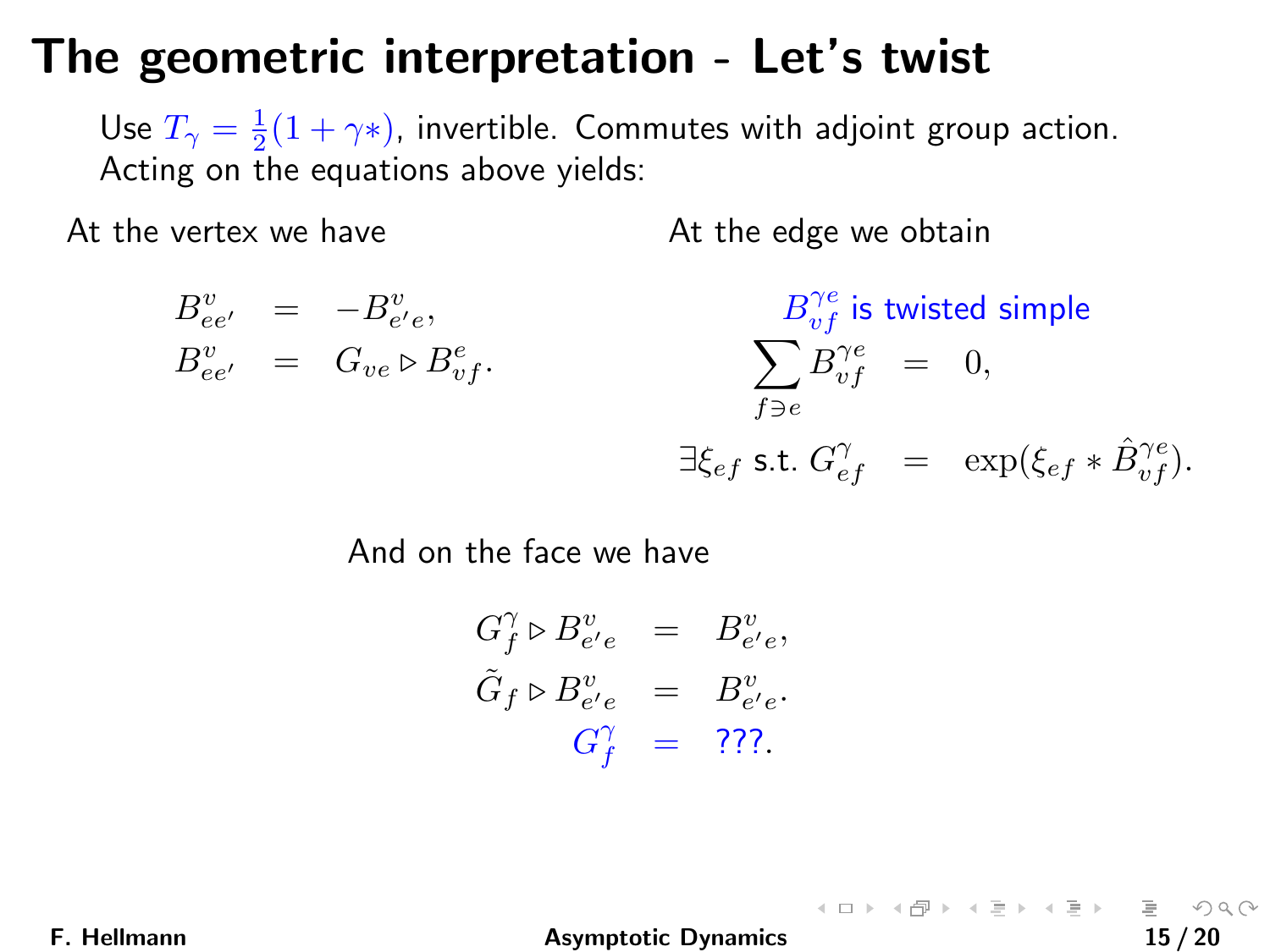### The geometric interpretation - Flatness

The untwisted  $G_{ev}$  and  $G_{ef}$  do not create a rotation in the plane of the triangle, but  $G_{ef}^{\gamma}$  do.  $G_{f}^{\gamma}=1$  sets this rotation to the identity. As the rotation in the plane is proportional to the rotation orthogonal to the plane, and the rotation orthogonal to the plane is the deficit rotation, the deficit angle is set to zero:

$$
G_f^\gamma = \mathbf{1} \to \gamma \Theta = 0 \text{ mod } 2\pi
$$

To allow for rotations on the plane of the triangle we need to modify the face identity as such:

The twisted face equation

$$
G^\gamma_f=(\gamma*)\triangleright\tilde{G}_f.
$$

F. Hellmann [Asymptotic Dynamics](#page-0-0) 16 / 20

K ロ ▶ K @ ▶ K ミ ▶ K ミ ▶ │ 글 │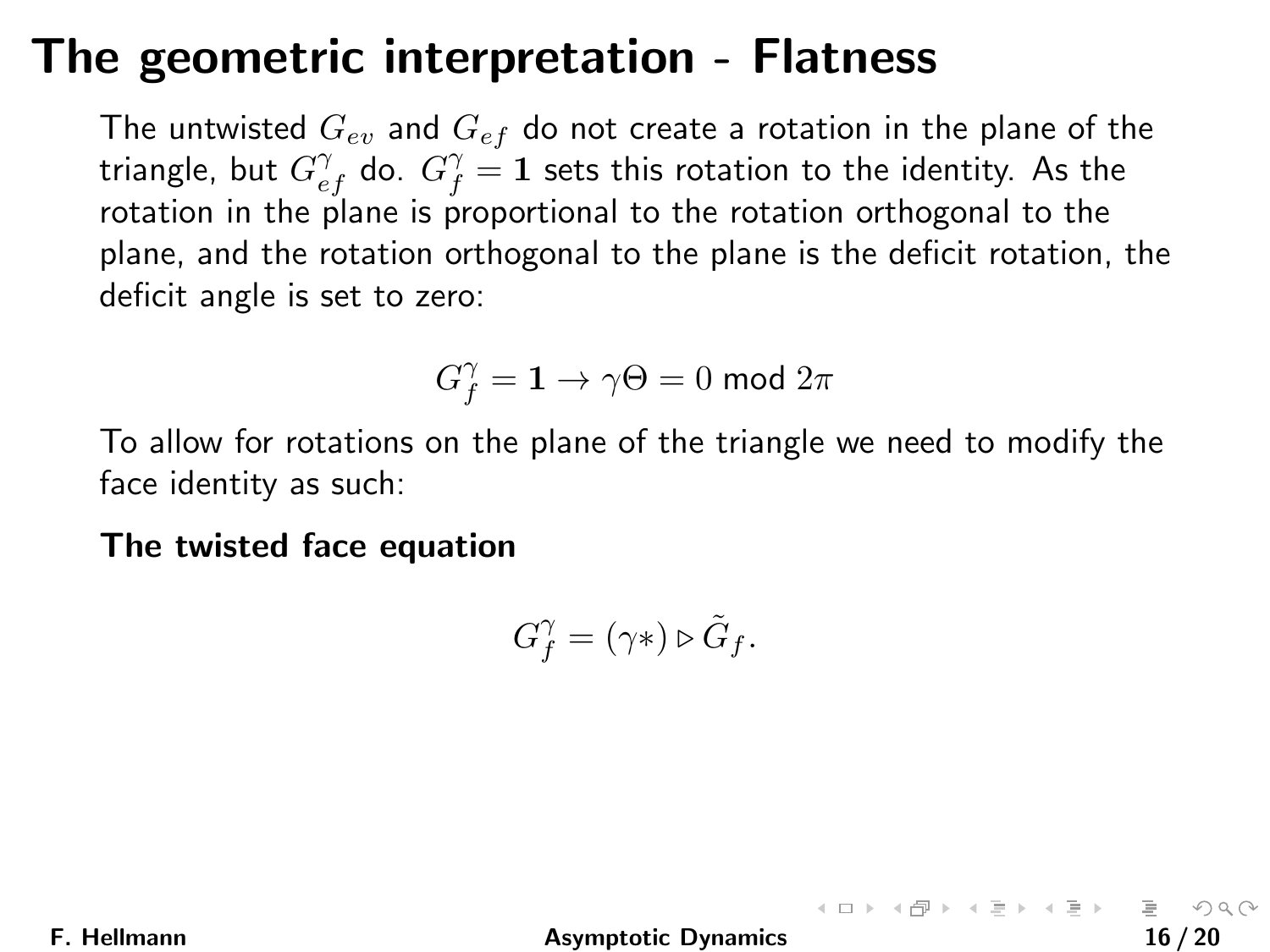### The partition function - Fixing flatness

Thus  $\delta(q_f) \rightarrow D_{\gamma}(q_f, \tilde{q}_f)$ :

The corrected Holonomy Spin Foam Partition Function

$$
\mathcal{Z}_{\gamma}(\mathcal{C}) = \int \left( \prod_{e \subset f} \mathrm{d} g_{ef} \right) \left( \prod_{v \subset e} \mathrm{d} g_{ev} \right) \left( \prod_{e \subset f} E_{\gamma}(g_{ef}) \right) \left( \prod_f D_{\gamma}(g_f, \tilde{g}_f) \right)
$$

We have a proposal using FK like construction. BUT: Appears almost certain we lose the LQG Hilbertspace<sup>4</sup>. Still: A new Hilbert space appears.  $L\left(G^{\#(ve)}/(G^{\#v} \times H^{\#e})\right)$  universal to all  $H \subset G$ , all boundaries (without the usual topological restrictions).

F. Hellmann **Asymptotic Dynamics** 17/20

<sup>&</sup>lt;sup>4</sup>I never promised you a rose garden.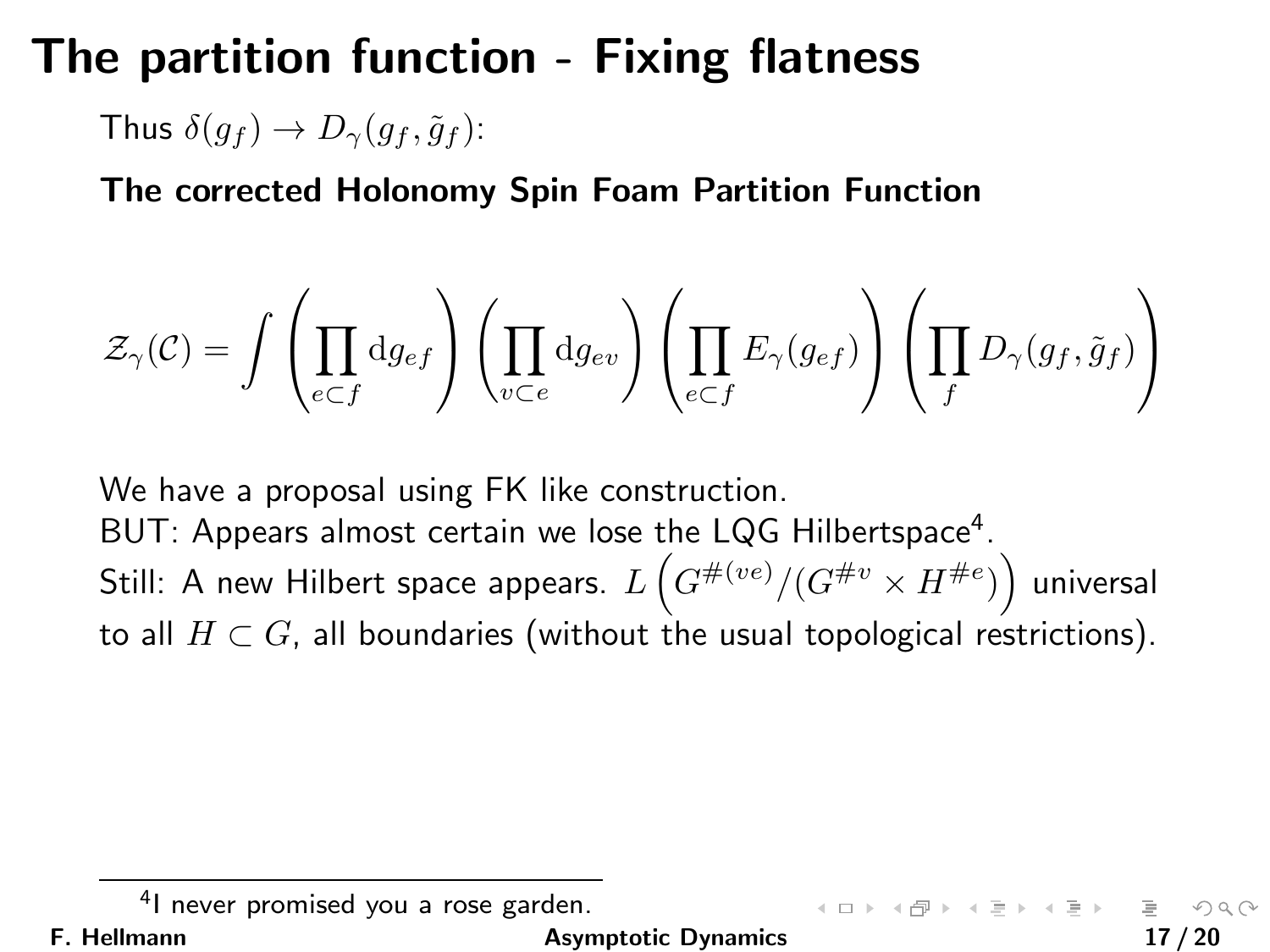# The partition function - Regularisation

Most of the above is "if I decide to ignore that this isn't well defined". The wave front set allows us to study how to make it well defined (wip). The problem are configurations for which p can become arbitrary large in the interior while remaining finite on the boundary:

- **BF:** The theory contains an unconstrained  $SU(2)$  sector. Thus regularizing the above theory is at least as hard as regularizing  $SU(2)$  BF theory. We know from Bonzom and Smerlak that this is not possible on the 2-complex alone. Construction ala Bahr might work for the observables though.
- **Diffeos:** If we have a geometric flat configuration in the interior, with an internal vertex, we have vertex translation symmetry that allows us to move this vertex arbitrarily far out.

Are there more? What ambiguities occur when extending the distribution to these configurations? If the connection  $g_{ev}$  stays geometric, the flatness persists!

F. Hellmann [Asymptotic Dynamics](#page-0-0) 18 / 20

 $OQ$ 

K ロ ▶ K @ ▶ K ミ ▶ K ミ ▶ │ 글 │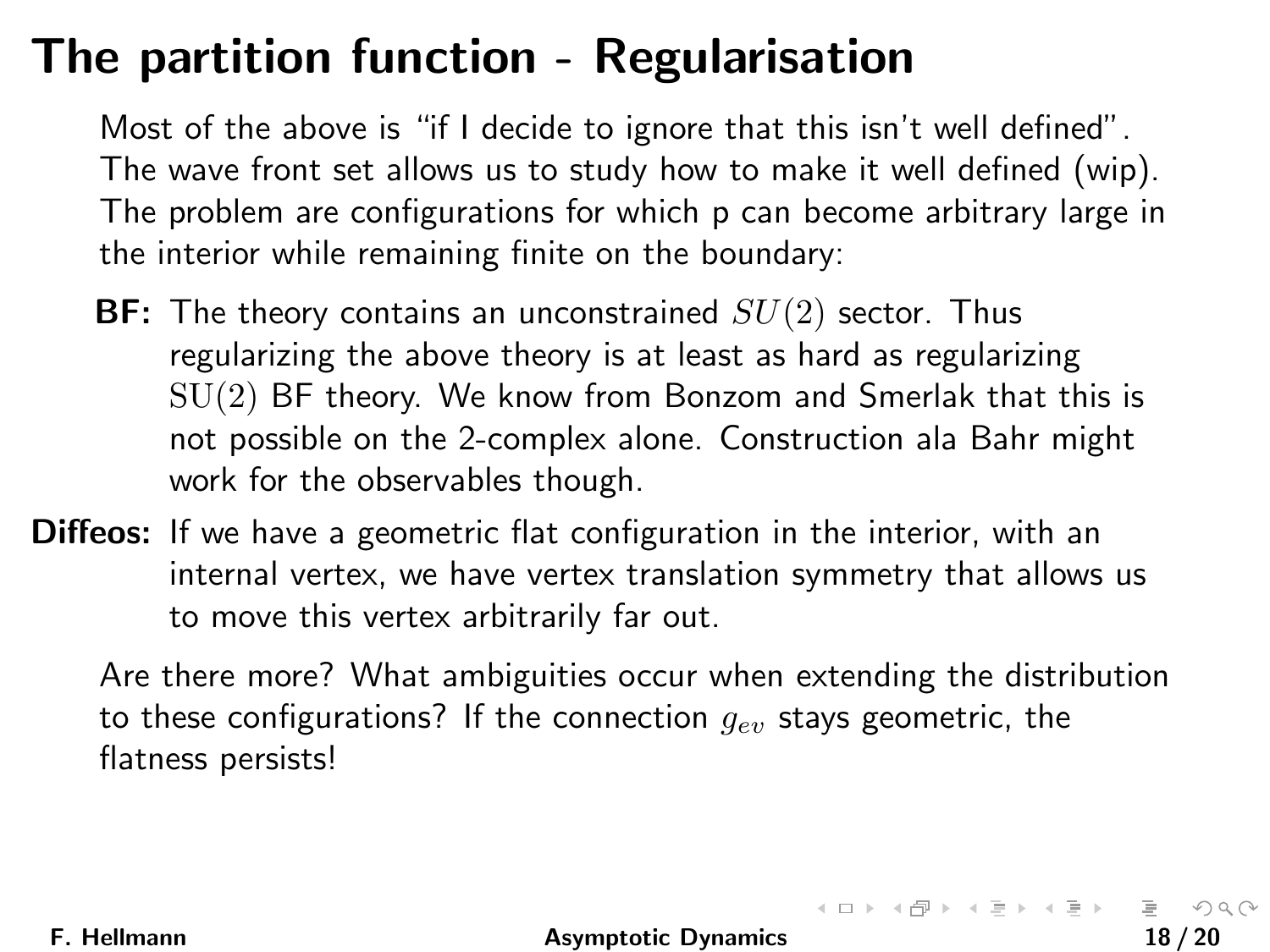# **Conclusions**

What's new:

- 1. First analysis of the partition function without assumptions on the interior.
- 2. Makes some generalizations obvious that are hard to see in the spin picture.
- 3. New boundary Hilbert space that is common to all models based on groups  $G$ ,  $H$ , and allows gluings on arbitrary graphs, and study of transfer operator.

ToDo:

- 1. Lorentzian (fate of flatness).
- 2. Spinor formulation should be natural (WF sets play nice with symplectic reduction).
- 3. Study other simplicity constraints (holomorphic).
- 4. Study extension and it's ambiguities.
- 5. Take continuum limit!

F. Hellmann **Asymptotic Dynamics** 19/20

イロン イ部ン イミン イミン

 $OQ$